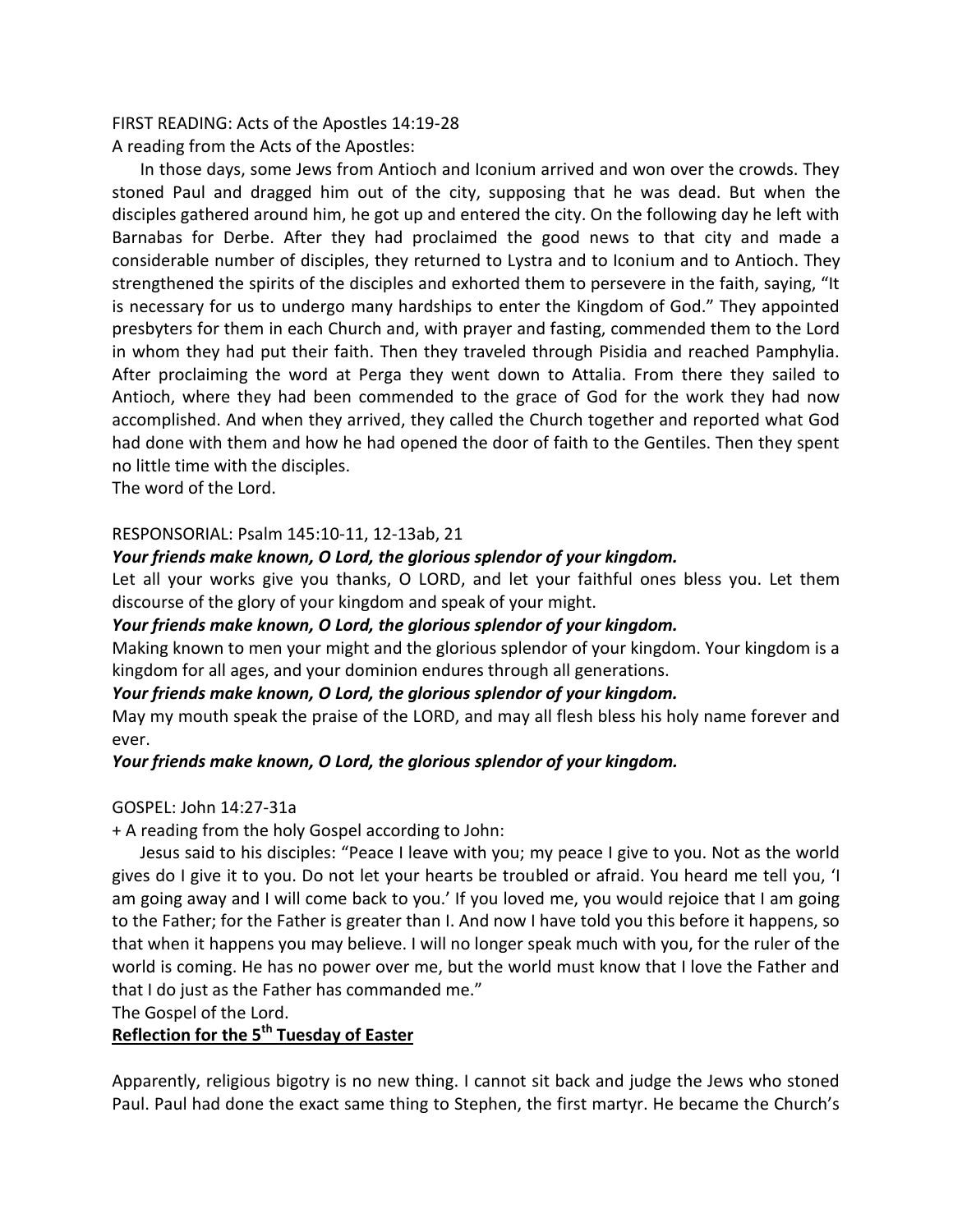greatest missionary and preacher. We cannot know God's true intentions for why things happen. We can condemn people's actions, but we must still love our enemies and those who hurt us. We are all sinners who are capable of doing evil in the sight of one another and God. Sometimes we do.

When I read these kinds of atrocities against Paul and the early Church, it is from my place in time and with eyes of faith. What would my reaction be if some upstart came into Divine Savior with a new faith and message and claimed to be speaking the Word of God's truth? I wouldn't drag them out of the church and stone them to death, but I'd try to shut them up and leave the church as soon as possible. That's just what Paul and his cohorts were attempting to do. Jesus' command of love is not always easy to live. I can still judge others as I desire them to conform to my ways and faith. For above all, I am still a sinner who needs God's salvation. I need God's grace above all else to fulfill Jesus' command to love as he has loved me. This is the challenge that we all face. Failure is always our option. Only God will forgive. When I cannot, God can and will. Jesus died for all people, whether they believe or not. God dwells with those who are oblivious of God. We, through eyes of faith, are the ones to know God's presence in them.

I have been a parish priest for almost all of my adult life. I have never had to face a violent and unbending congregation, as did Paul. I may have had a few homilies that have completely bombed and many merely mediocre. I have preached some with a challenging message hard to hear, but I have always faced a congregation that is receptive to what I may present. That's a gift that Paul didn't have for which I am grateful. People have challenged me, sometimes, never with a death attempt. By the grace of God and the love of the Holy Spirit have we come to faith and receptivity to God's Word.

Today's gospel will repeat, mostly, on Sunday. I hate it when this happens. Hate may be a strong word. I hate repeating myself a few days later may be a better way of putting it. Can I find more meaning for a reflection for Sunday? That puts the challenge into the best perspective. With the guidance of the Holy Spirit, I can and will. Today, two lines struck me. One will be repeated on Sunday, the other will not. Verses 30-31 are omitted in Sunday's reading. When someone tells me not to be troubled or afraid, what am I going to be? Troubled and afraid for sure. Before the advice, I would be oblivious to what will happen. It's like with an approaching meal time and being hungry and someone tells me not to think of pizza. What's the only thing on my mind?

Jesus was telling the eleven lads that he was going to die the next day. This was trauma. This was pain. Their leader, teacher and the one they came to believe was God's Messiah and savior was to die the death of a criminal. What other kind of response could these very human guys have? Dread, fear, grief and pain; that's what. How could they trust with no safety net beneath them as Jesus ripped away their ground? How have I responded when my loved ones and those who've helped to shape me have died? We may call them saints today and put their effigies up on pillars; but then, they were as human as I am.